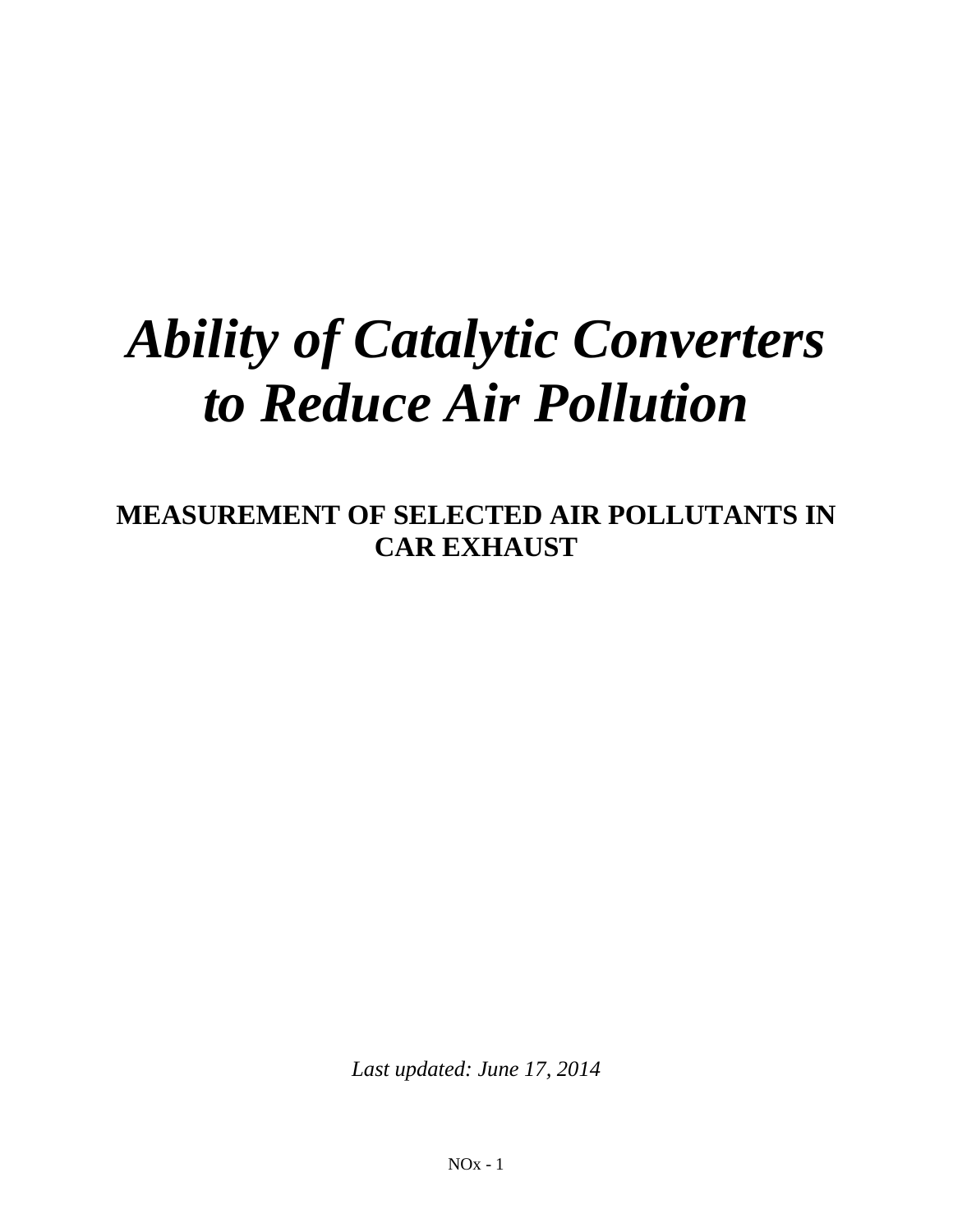# *Ability of Catalytic Converters to Reduce Air Pollution* **MEASUREMENT OF SELECTED AIR POLLUTANTS IN CAR EXHAUST INTRODUCTION**

 Automobile engines convert the energy stored in chemical bonds into mechanical energy through the controlled combustion of gasoline (hydrocarbons,  $C_xH_y$ ) in air:

$$
C_xH_y + O_2 \rightarrow CO_2 + H_2O + heat
$$
 (1)

When there is the correct balance of  $O_2$  and hydrocarbons in the combustion chamber (i.e., under "lean" conditions), complete combustion occurs and  $CO<sub>2</sub>$  and  $H<sub>2</sub>O$  are emitted in the exhaust. When the mixture is not in balance, such as the case when there is too much fuel and not enough oxygen (i.e., under "rich" conditions), combustion is incomplete and the exhaust can contain CO and excess hydrocarbons. Since both nitrogen and oxygen are present in air used for combustion, the following reactions may also take place within the engine, especially when the combustion temperature is high:

$$
O2 + heat \rightarrow 2 O \tag{2}
$$
  
\n
$$
O2 + N2 \rightarrow NO2 + N \tag{3}
$$

$$
N1 + N2 \rightarrow NO1 + N2
$$
 (3)  

$$
N1 + O2 \rightarrow NO1 + O2
$$
 (4)

$$
2\,\text{NO} + \text{O}_2 \rightarrow 2\,\text{NO}_2 \tag{5}
$$

As a result, nitrogen oxides ( $NO<sub>x</sub> = NO + NO<sub>2</sub>$ ) are also present at high concentrations in car exhaust. Typical untreated car exhaust may contain CO concentrations of 1–2% by volume, unburned hydrocarbons levels between 500-1000 ppm and  $NO<sub>x</sub>$  levels between 100-3000 ppm. The unit of ppm, or parts-per-million, is called a mixing ratio. In fact, scientists prefer to measure the amount of trace pollutants such as  $NO<sub>x</sub>$  or ozone in the air in terms of ppm or even parts per billion (ppb), which are defined as follows:

> 1 ppm = 1 molecule reported per 1,000,000 molecules of other gases in air 1 ppb = 1 molecule reported per 1,000,000,000 molecules of other gases in air

 With 10 million cars in the South Coast Air Basin alone, the health of humans, agriculture, and natural places depends on our ability to reduce or eliminate emissions of toxic gases such as  $NO<sub>x</sub>$ , CO and hydrocarbons from automobiles. One of the consequences of all these pollutants is the occurrence of smog in urban areas such as Los Angeles. Photochemical smog is the brown, noxious haze surrounding downtown Los Angeles on a summer day that obscures the view of the San Bernardino Mountains. The typical conditions for smog to develop are:

- 1. A lot of sunshine
- 2. Warm air  $(T > 290 \text{ K or } 63 \text{ }^{\circ}\text{F})$
- 3. Sources of  $NO<sub>x</sub>$ , CO and hydrocarbons (i.e., combustion exhaust of automobiles and industry)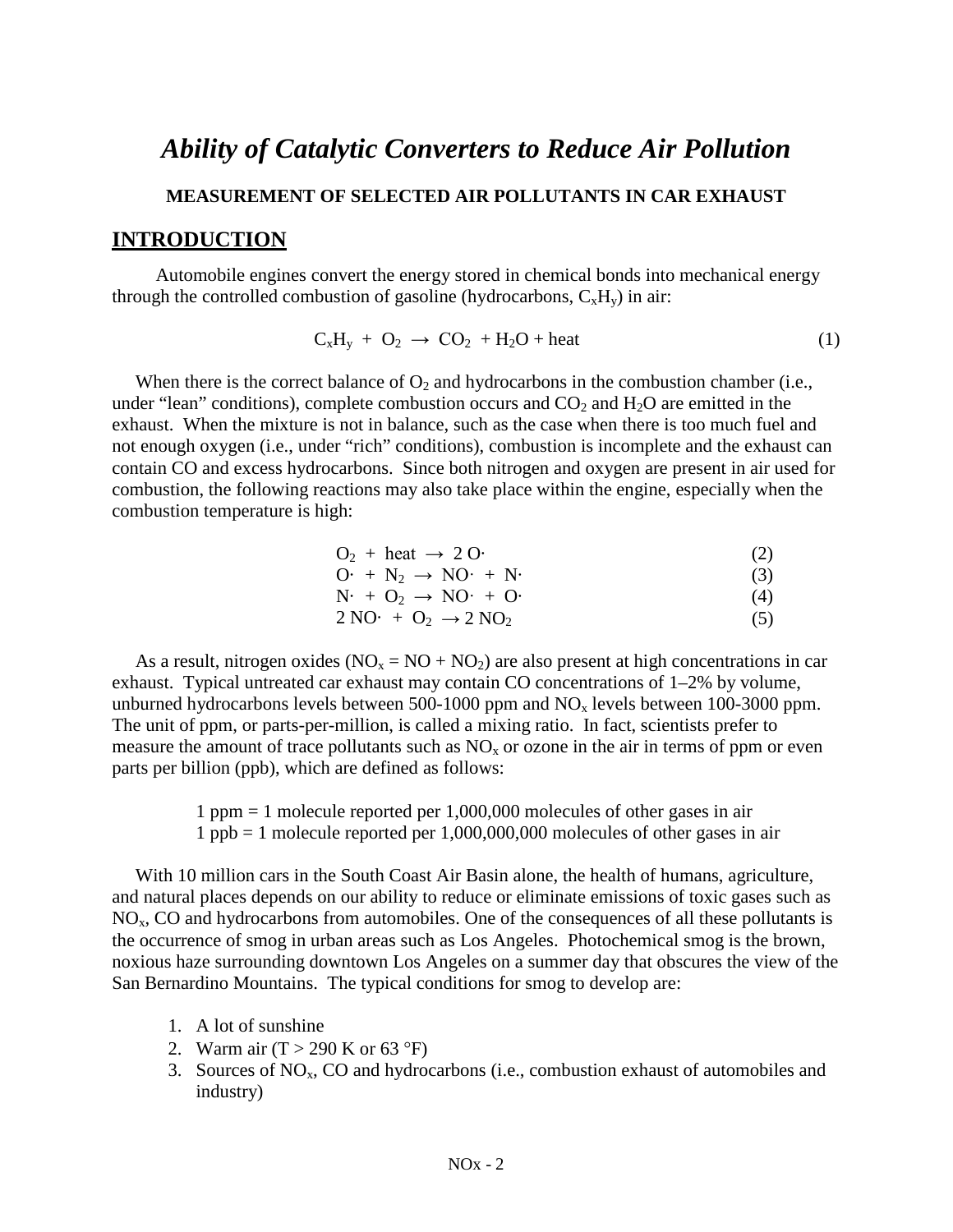4. A stable air mass (i.e., a city surrounded by mountains) with the possibility of having an inversion layer that traps gases close to the ground

 Los Angeles satisfies all these requirements. One of the most toxic components of smog, and the one that makes breathing difficult for children playing outside on smoggy days, is ozone  $(O_3)$ . It is formed from a series of chain reactions that are initiated by sunshine and involves free radicals, hydrocarbons and  $NO<sub>x</sub>$  from automobiles. The concentration of ozone in clean air is around 0.02-0.04 ppm (or 20-40 ppb). Smoggy air can contain considerably more ozone, and 0.1 ppm is quite typical for the Los Angeles area today. In the past, ozone concentrations in L.A. were known to reach values as high as 0.7 ppm. For reference, the air quality standard for ozone today is 0.07 ppm, set by the California Air Resources Board (ARB). The standards are defined as the highest average concentration of ozone that should not be exceeded during a given interval of time.

 Automobile emissions have a huge impact on human health and the well-being of our planet. Not only do they lead to elevated ozone levels, but the CO emitted by engines is toxic. Also, both  $CO<sub>2</sub>$  and ozone are greenhouse gases. After the link was made between automobiles and air pollution, and after overcoming strong opposition from the automobile industry, regulations to control automobile emissions were finally enacted in the U.S. when Congress passed the Clean Air Act in 1970. Since then, the Environmental Protection Agency (EPA) has established emission standards that automobile manufacturers must abide by when producing cars, and these regulations have become more stringent over time as pollution abatement technology has improved. California and its air pollution regulation body, the Air Resources Board (ARB) has set yet more stringent emission standards for passenger cars; they are listed in Table 1. The most effective way to meet the emission requirements of the Clean Air Act and those of the ARB has been through the implementation of catalytic converters. These days, ULEV and ZEV vehicles are also possible through recent advances in hybrid, fuel-cell and battery technology. In addition, cars in California and many other States make car registration contingent upon a car's ability to pass a "Smog Check" that ensures CO, hydrocarbon, and in some cases,  $NO<sub>x</sub>$  levels in car exhaust are below the regulated levels.

| Category    | <b>NMOG</b> | JU   | 1111211 11 Swimmar 7 Of Saint-Sima 11111551 of Saint-as 1911 a assumpt Saint-<br>$NO_{\rm v}$ |
|-------------|-------------|------|-----------------------------------------------------------------------------------------------|
| <b>TLEV</b> | 0.125       | 3.4  | 0.4                                                                                           |
| LEV         | 0.075       | 3.4  | 0.2                                                                                           |
| <b>ULEV</b> | 0.040       | 17   | 0.2                                                                                           |
| <b>ZEV</b>  | zero        | zero | zero                                                                                          |

TABLE 1: Summary of California Emission Standards for Passenger Cars.\*

*Abbrev.:* LEV = low emission vehicle;  $T =$  transitional;  $U =$  Ultra;  $Z =$  zero; NMOG = non-methane organics. \*Units are in *grams per mile*

 The catalytic converter is located under the automobile between the engine and the muffler (Figure 1). When the car is first started (i.e. "cold start"), the catalytic converter is cold and the catalyst does not efficiently remove  $NO<sub>x</sub>$  and CO from the exhaust. As the engine warms up, the exhaust warms the catalytic converter to a high enough temperature to initiate the catalytic reactions that remove pollutants. The catalytic reactions occur heterogeneously (i.e. when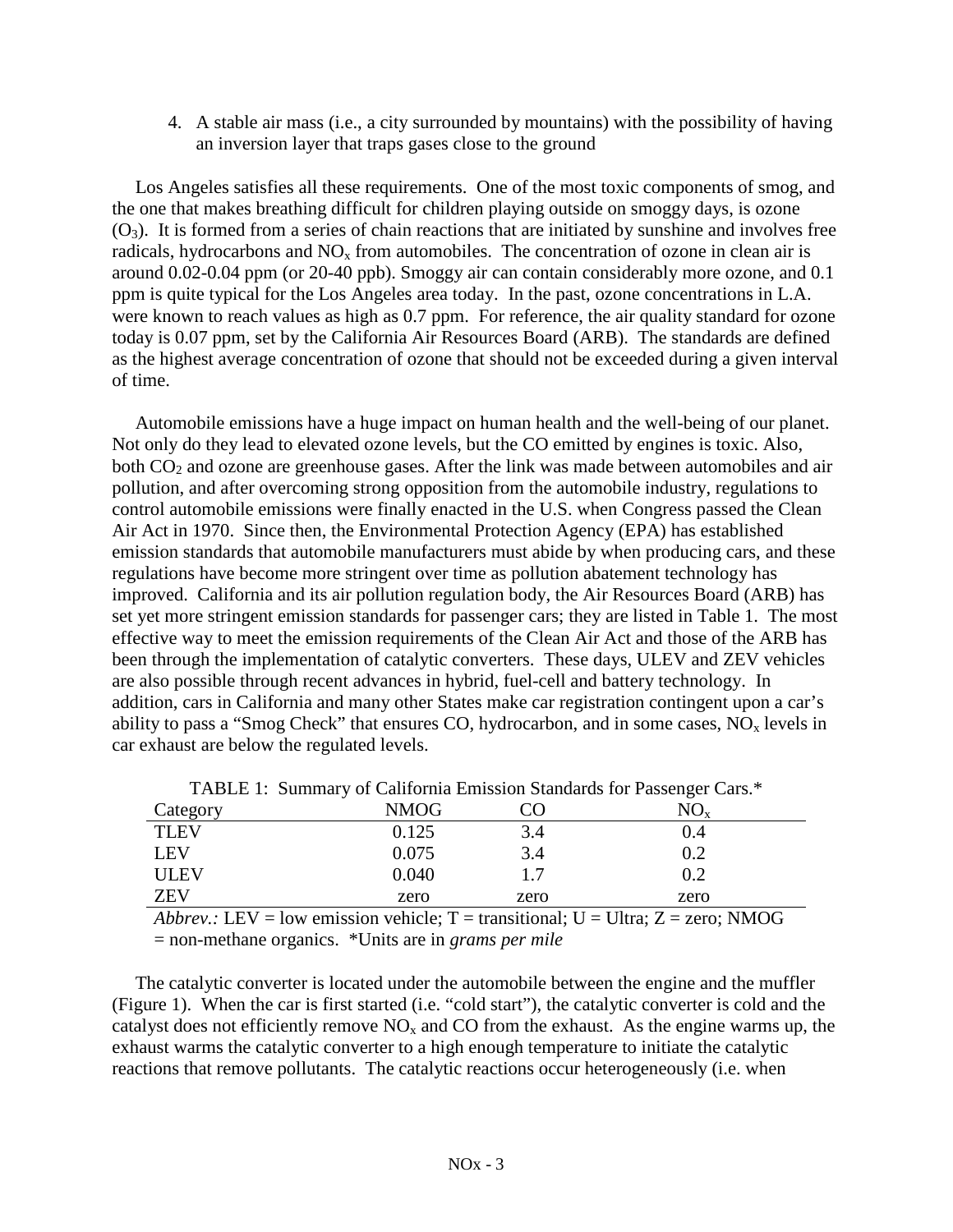gaseous combustion products adsorb onto the surface of a ceramic monolith and react with the various metal atoms present there) and convert toxic gases into less harmful chemicals.

 The active components of catalytic converters are precious metals such as Pt, Pd, and Rh dispersed on the high surface area ceramic monolith that is shaped like a honeycomb (see Figure 2). The honeycomb support can be 10 inches in diameter, 7 inches long, have between 10-500 cells per square inch, and is held inside a metal housing (you will have an opportunity in class to take a catalytic converter apart). The honeycomb structure means that exhaust gases travel through the converter at the fastest possible rate while at the same time hitting a lot of catalystcovered surface on their way out. This design aims at maintaining fuel efficiency and preventing a loss of power that would happen if the exhaust gases build up pressure going through the converter.



**Figure 1.** Example of the exhaust pathway in the underbody of an automobile.



**Figure 2.** Left: Drawing of a  $(MgO)_5 \cdot (Al_2O_3)_2 \cdot (SiO_2)_5$  ceramic monolith used as a support for the catalysts. Right: A close up of a layer of high surface area  $Al_2O_3$  (the "wash coat") impregnated with Rh, Pt and Pd catalysts (dotted regions).

 What is actually happening in a catalytic converter? In what is known as a three-way catalyst (TWC), hydrocarbons and CO are *oxidized* to  $CO<sub>2</sub>$  and  $H<sub>2</sub>O$ :

$$
C_xH_y + (1 + y/4) O_2 \to x CO_2 + y/2 H_2O
$$
 (6)

$$
CO + (1/2) O_2 \rightarrow CO_2 + y/2 H_2O \tag{7}
$$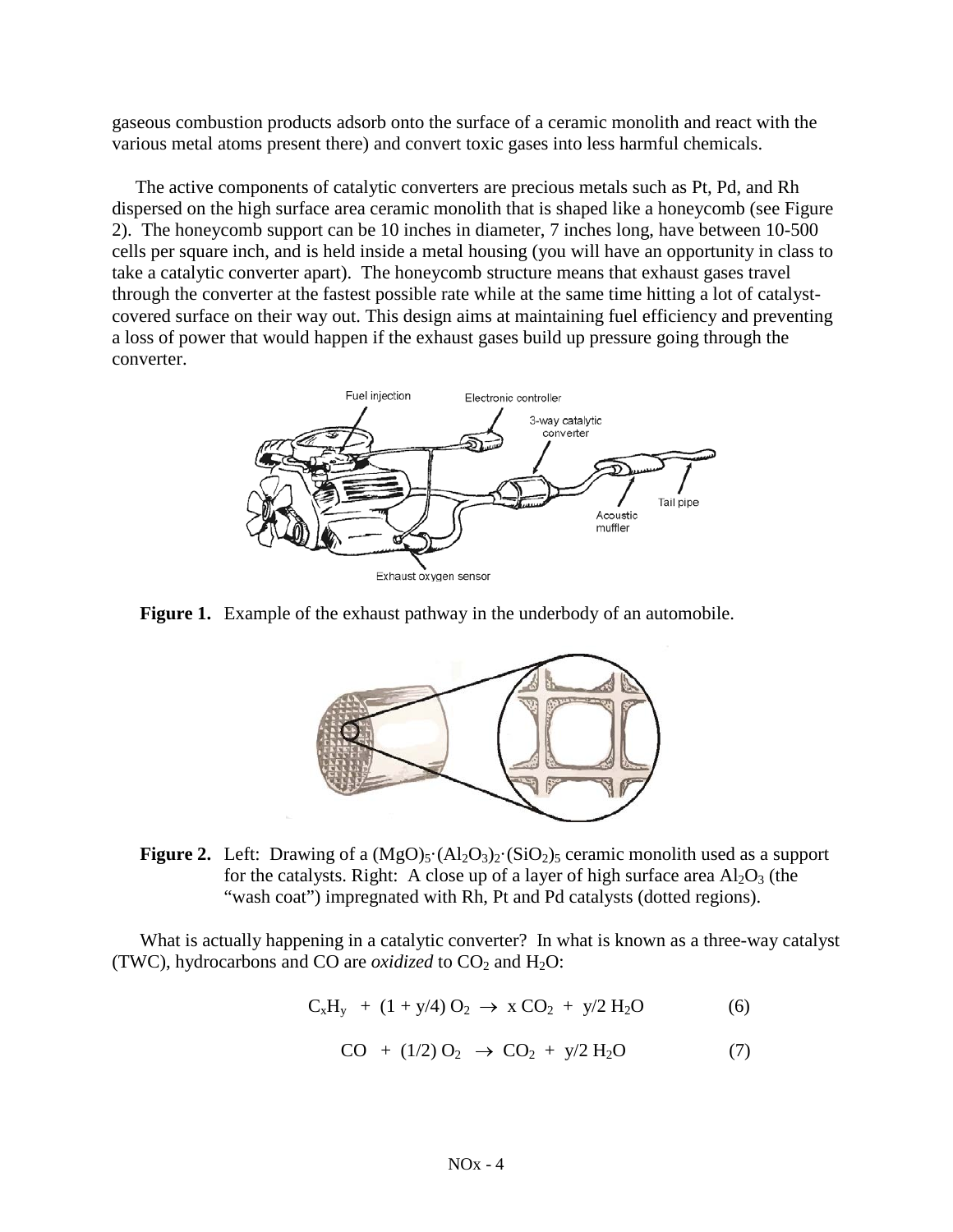and  $NO<sub>x</sub>$  is *reduced* to harmless  $N<sub>2</sub>$  (note these reactions are intentionally unbalanced because the mechanism of catalysis is very complex)

NO (or NO<sub>2</sub>) + CO 
$$
\rightarrow
$$
 N<sub>2</sub> + CO<sub>2</sub> (8)  
NO (or NO<sub>2</sub>) + C<sub>x</sub>H<sub>y</sub>  $\rightarrow$  N<sub>2</sub> + CO<sub>2</sub> + H<sub>2</sub>O (9)

The metals and metal oxides present in the ceramic monolith act to adsorb both  $NO<sub>x</sub>$  and  $O<sub>2</sub>$ , and then break the normally very strong N–O or O–O bonds. On the surface, the resulting oxygen atoms react with CO or hydrocarbons, while N atoms recombine to form  $N_2$ . The whole system is catalytic, i.e., during a single catalytic cycle the metal species do not themselves permanently change their identity, but through their interaction with the reactants, serve to reduce the energy barrier (Activation Energy,  $E_a$ ) to the reaction and speed the reaction up to form more benign gases.

 Two conditions must be satisfied for the converter to work properly. First, the temperature of the catalyst must be high enough. This stems from the relation between the temperature and the rate of a chemical reaction, as described by the Arrhenius equation:

$$
k = A \exp(-E_a/RT)
$$

where k is the rate constant of the reaction, A is the pre-exponential factor, and  $E_a$  is the activation energy for the reaction. The second requirement for the catalytic converter to work properly is that the engine combustion chamber must be operated close to the stoichiometric airto-fuel ratio. This is because there is a narrow range of air-to-fuel ratios in which both  $NO_x$ reduction and CO/hydrocarbon oxidation readily occur on the surface of the catalytic converter simultaneously. If there is too much  $O_2$  present, the  $NO<sub>x</sub>$  reduction does not occur. Conversely, if there is not enough  $O_2$  present, the CO/hydrocarbon oxidation doesn't happen. This fine balance to keep the gas mixtures in the optimum range is continuously adjusted by an oxygen sensor and engine feedback system placed before the catalytic converter in the exhaust manifold.

# **BACKGROUND**

The goals of this experiment are to measure quantitatively the concentration of  $NO<sub>x</sub>$  in the exhaust of your vehicle using UV/VIS Spectroscopy, and to study the efficiency of your automobile's catalytic converter to decrease  $NO<sub>x</sub>$  emissions to the atmosphere. We will sample exhaust from the tail pipe of the vehicle immediately at startup and then again after the car has had a chance to warm up for 10 minutes. Each team member will collect one or more exhaust samples to determine the amount of nitrogen oxides present in the gas stream using a chemical indicator.

**The Chemical Indicator for**  $NO_x$  **in Exhaust.**  $NO_x$  at ppm levels can be determined using Ultraviolet-Visible (UV/VIS) Spectroscopy after it is converted into a brightly colored indicator dye in aqueous solution. In solution,  $NO$  and  $NO<sub>2</sub>$  undergo the following reactions to form nitrous acid (HONO):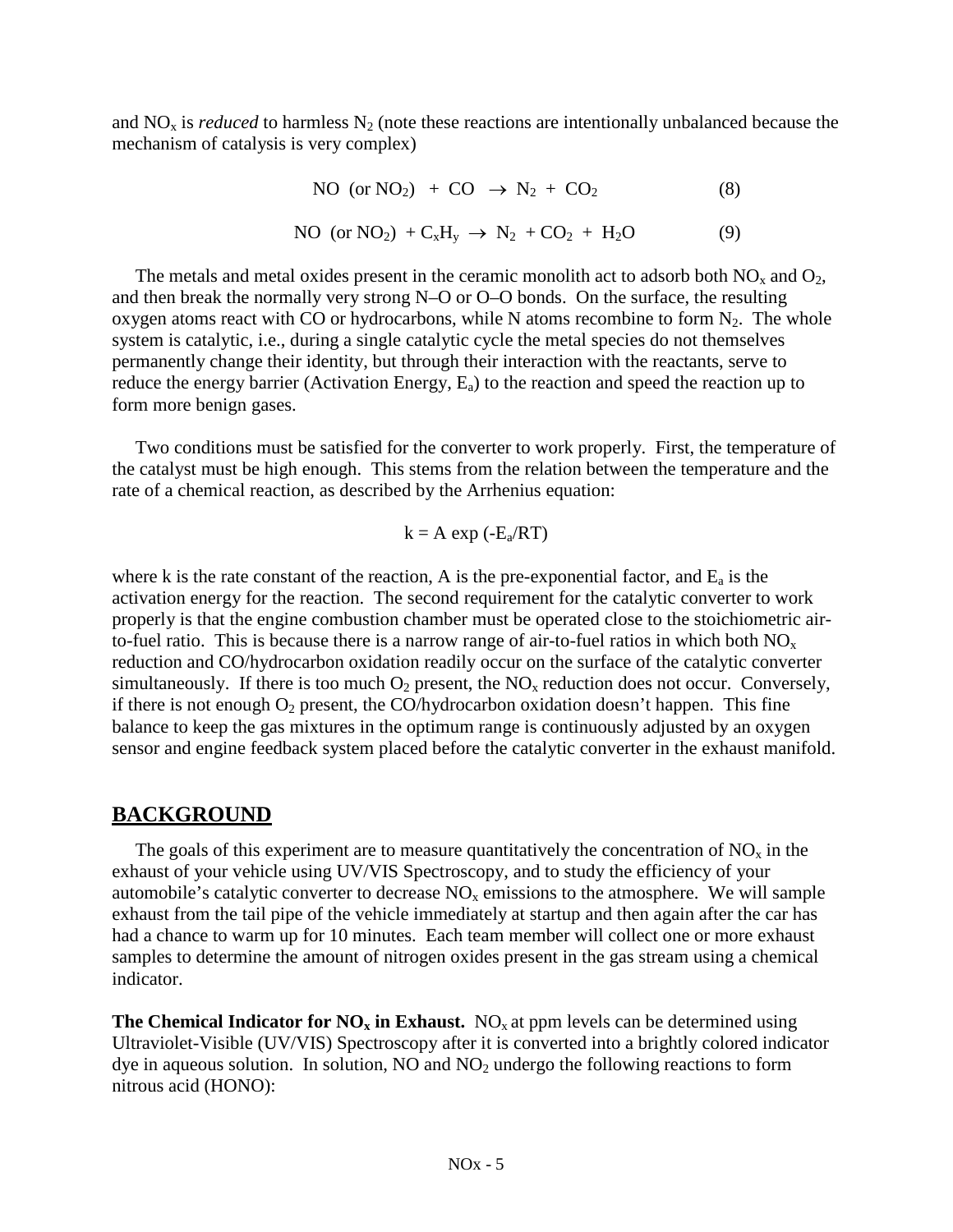$$
4\,\text{NO} + \text{O}_2 + 2\,\text{H}_2\text{O} \rightarrow 4\,\text{HONO} \tag{10}
$$

$$
2 NO2 + H2O \rightarrow HONO + HNO3
$$
 (11)

Nitrous acid reacts with sulfanilic acid and N-(1-naphthyl)-ethylenediamine to form an azo dye:



 The concentration of this purple-colored molecule can be easily determined from its absorption band at 550 nm using a UV/VIS spectrophotometer.

**Ultraviolet-visible (UV/VIS) Absorption Spectroscopy.** The absorption spectrum of a molecule is obtained by measuring the decrease in light intensity passing through the sample (compared to a "blank") as a function of wavelength:



 According to the Beer-Lambert law, the intensity of the transmitted light, I, is related to the initial intensity,  $I_0$ , as  $I = I_0 \times 10^{-A}$ , where *A* is called absorbance. For sufficiently diluted samples, absorbance is directly proportional to concentration (*C*) of the analyte and path length (*l*, in cm) of the sample holder, as shown below:

$$
A = \boldsymbol{d}C
$$

The proportionality constant,  $\varepsilon$ , is called molar absorptivity or molar extinction coefficient, and it is usually determined from the slope of a plot of absorbance against concentration at a known path length. Each molecule is characterized by a unique dependence of  $\varepsilon$  on the absorption wavelength. This plot can also be used to determine the concentration of an unknown solution.

 The spectrophotometer you will be using is called a double beam spectrophotometer. The light beam is split into two separate beams, and each beam passes through a cuvette. The reference cuvette contains the "blank" solution, in this case the indicator solution. The sample cuvette contains one of the nitrite standards or the exhaust sample solution. Because the cuvettes are not exactly alike, the instrument software has the ability to perform a "baseline correction," which corrects for differences in the amount of light that passes through the two cuvettes at each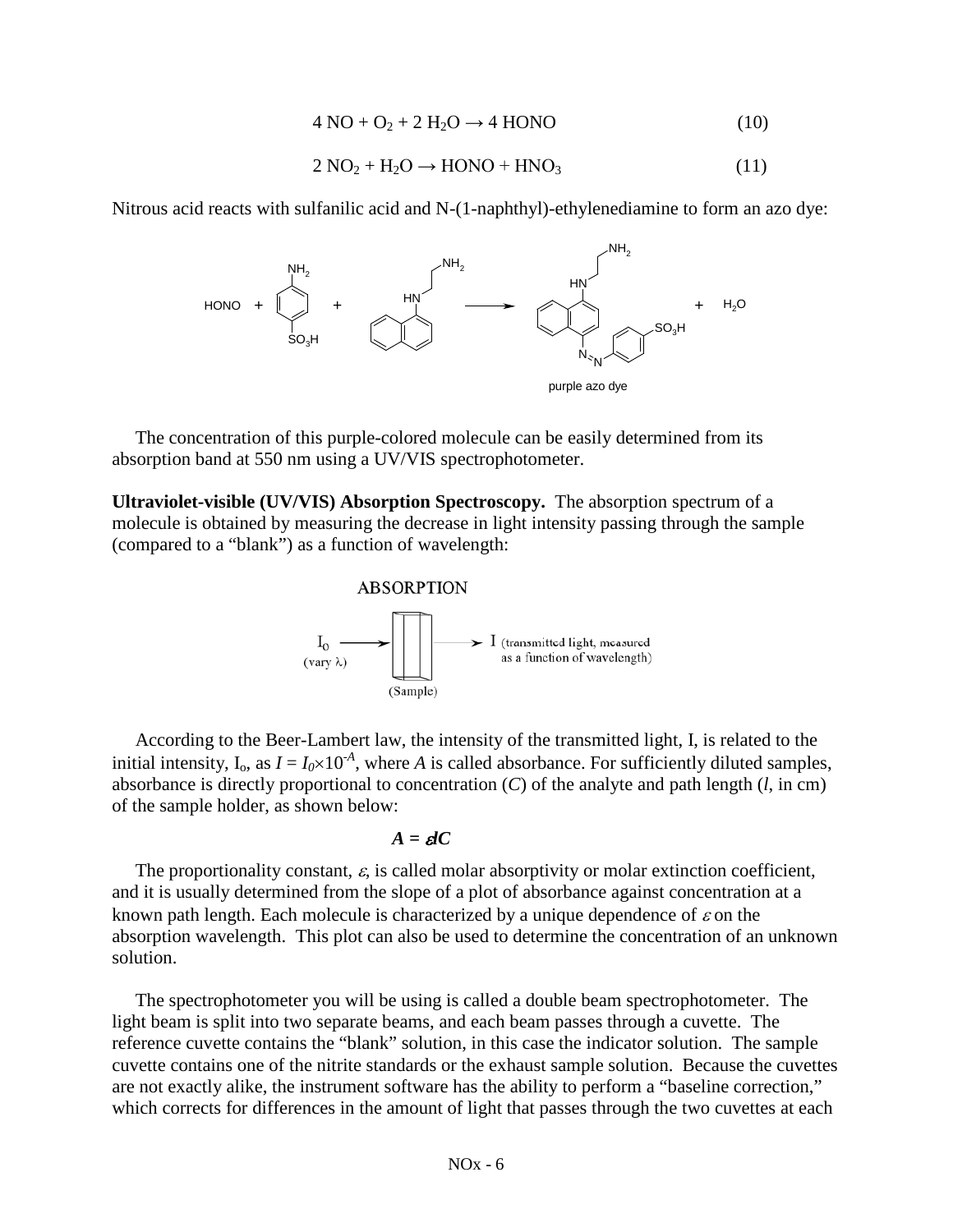wavelength. To do this, make sure both cuvettes contain the blank solution and click the baseline button in the software. The instrument will scan through the wavelength range and measure the amount of light that passes through each cuvette at each wavelength. It will then automatically correct for any differences, so that a blank solution in the sample cuvette will always have an absorbance of 0.

### **EXPERIMENTAL PROCEDURE**

**Note:** Detailed instructions on the start-up, use, and shut down of the Jasco V-530 UV/VIS spectrometer are provided in the handout near the machine in the lab; please read them carefully before beginning with the experiment. Your TA will help you operate the computer software.

**CAUTION!! You will carry out sampling in a potentially busy parking lot. Please be aware of passing vehicles and make sure to stay a safe distance from them as you carry out this experiment. You will be sampling exhaust from a running vehicle. The vehicle should be in park or neutral gear with the parking brake engaged before it is started. Please keep a safe distance from the car as it starts. When sampling exhaust, make sure the tail pipe is not hot before sampling. A hot tail pipe can cause serious burns to the skin. This may be especially important when sampling exhaust after the car has warmed up for 10 minutes. Everyone must wear gloves and protective eyewear during sampling, as well as back in the laboratory.**

#### **I: Preparation of the indicator solution**

- 1) Tare a small beaker and measure  $\sim 2.50$  g of sulfanilic acid in it. Quantitatively transfer the solid to about 350 mL of nanopure water in a 500 mL volumetric flask and swirl until dissolved. This could take up to 30 minutes, so go through the Prelab with the T.A. and then start preparing the calibration standards (part II) during this time.
- 2) Once the acid is dissolved, add 70 mL of glacial acetic acid and dilute to almost 500 mL. As before, quantitatively transfer  $\sim 0.01$  g of *N*-(1-naphthyl)-ethylenediamine dihydrochloride (NEDA) to the flask and swirl. Dilute to the mark with nanopure water, and invert to mix. Cover the flask with aluminum foil to protect the solution from light.

#### **II: Preparation of the calibration standards**

1) A sodium nitrite stock solution containing approximately 1000  $\mu$ g/mL of NO<sub>2</sub><sup>-</sup> has been prepared for you. Record the exact mass of  $\text{NaNO}_2$  contained in the solution and the volume of the solution from you TA: **mass: flask V:** 

Using a 1000  $\mu$ L micro-pipette, transfer 125  $\mu$ L (0.125 mL) of this solution to a 25 mL volumetric flask and dilute to the mark with nanopure water to make a solution containing around 5  $\mu$ g/mL NO<sub>2</sub><sup>-</sup>.

2) Transfer 250, 500, 1000, and 2000  $\mu$ L of the diluted NO<sub>2</sub><sup>-</sup> solution, respectively, to four 25 mL volumetric flasks using micro-pipettes. Dilute to the mark with the *indicator solution*. This should make solutions containing approximately 0.05, 0.1, 0.2, and 0.4  $\mu$ g/mL NO<sub>2</sub><sup>-</sup>.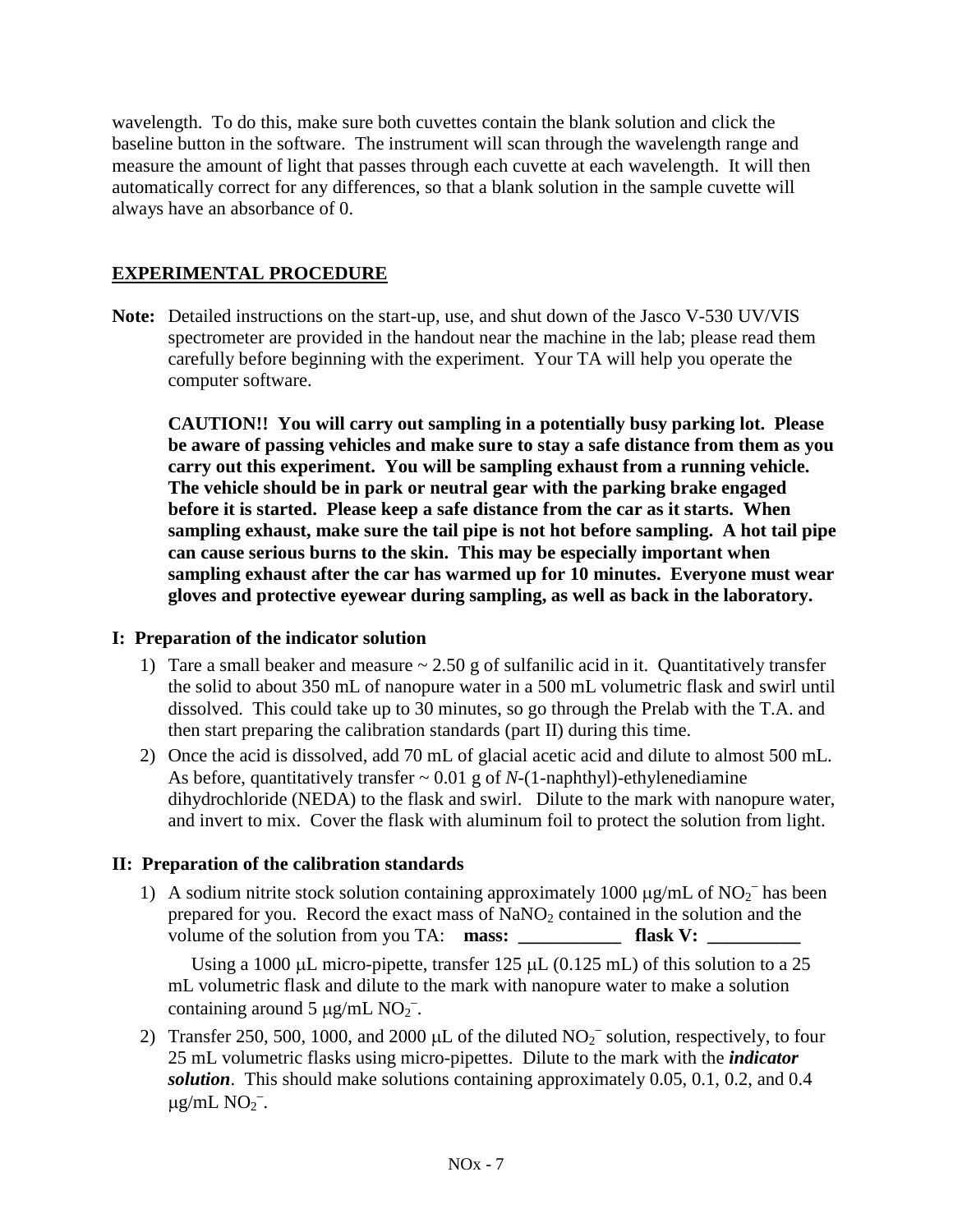#### **III: Collection of exhaust samples**

- 1) Obtain five 30 mL syringes with valves and aluminum foil to cover them later, a 250 mL beaker, a thermometer, a marker pen, a funnel, and two screw cap 250 mL Erlenmeyer flasks with about 200 mL of indicator solution in each. Mark the plunger of each syringe to indicate when 12.5 mL of material has been drawn into the syringe (this will help in step 4).
- 2) Be sure that all people who are not operating the car are neither standing in front nor in back of the vehicle. For the person who is operating the vehicle, check to make sure the car is in park or neutral and that the parking brake is engaged before starting it. Stand out of the way while one member of your group starts the car.
- 3) Once the car is running, rev the engine to 2000 rpm, place a funnel on a syringe and place into the tailpipe to pull exhaust into the syringe up to 30 mL and empty the syringe. Do this twice to flush the syringe.
- 4) Draw up 12.5 mL of indicator solution into the syringe. Insert the syringe with funnel again into the tailpipe of the car and draw in exhaust until the total volume reaches 30 mL. Close the valve on the syringe, cover the syringe with aluminum foil and shake the syringe vigorously for a few seconds. Label the syringe as "cold" or "hot" and the car model.
- 5) Take the temperature of the air near the exhaust pipe ("cold"):  $T_{cold} =$  \_\_\_\_\_\_\_\_\_\_\_\_\_\_ °C
- 6) Repeat steps 3-5 with a new syringe after the car has warmed up for 10 minutes. Regard all safety issues mentioned above and take the "warm" temperature. Turn off the car when done.
- 7) Repeat steps 1-6 with a different car.  $T_{hot} =$ <sup>o</sup>C
- **8) Be sure to write down the make and year of each car. There will be a competition for the cleanest/dirtiest car at the end!**
- 9) On the way back to lab and once away from the parking lot, use the last syringe to get a "background air" sample as a reference. Flush the syringe twice with air. Draw in 12.5 mL of indicator solution and then draw in air until 30 mL has been reached in the syringe. Cover the syringe with aluminum foil and shake the syringe vigorously for a few seconds. Lab the syringe as "background air". Take the temperature:  $T_{air} =$  \_\_\_\_\_\_\_\_ °C.

#### **IV: Analysis of the standards and exhaust samples**

- 1) With the UV/VIS turned on, open the software program as shown in the instructions near the spectrophotometer or as shown by your TA. Perform a baseline correction with the indicator solution (solvent) in both cuvettes. Be sure to only touch the frosted sides of the cuvettes and always condition them 3-4 times with new solutions. Tap away any air bubbles before placing the cuvettes in the spectrophotometer and make sure the outside of the cuvettes are clean. Place the cuvettes with the frosted side facing you (allowing the beam of light to pass through the clear side of the cuvette).
- 2) Replace the indicator solution in the sample cuvette (closest to you) with one of the calibration standards, rinsing it our several times to condition it, and then measure the absorbance spectrum. Record the peak absorbance at 550 nm in the Data Table on the next page.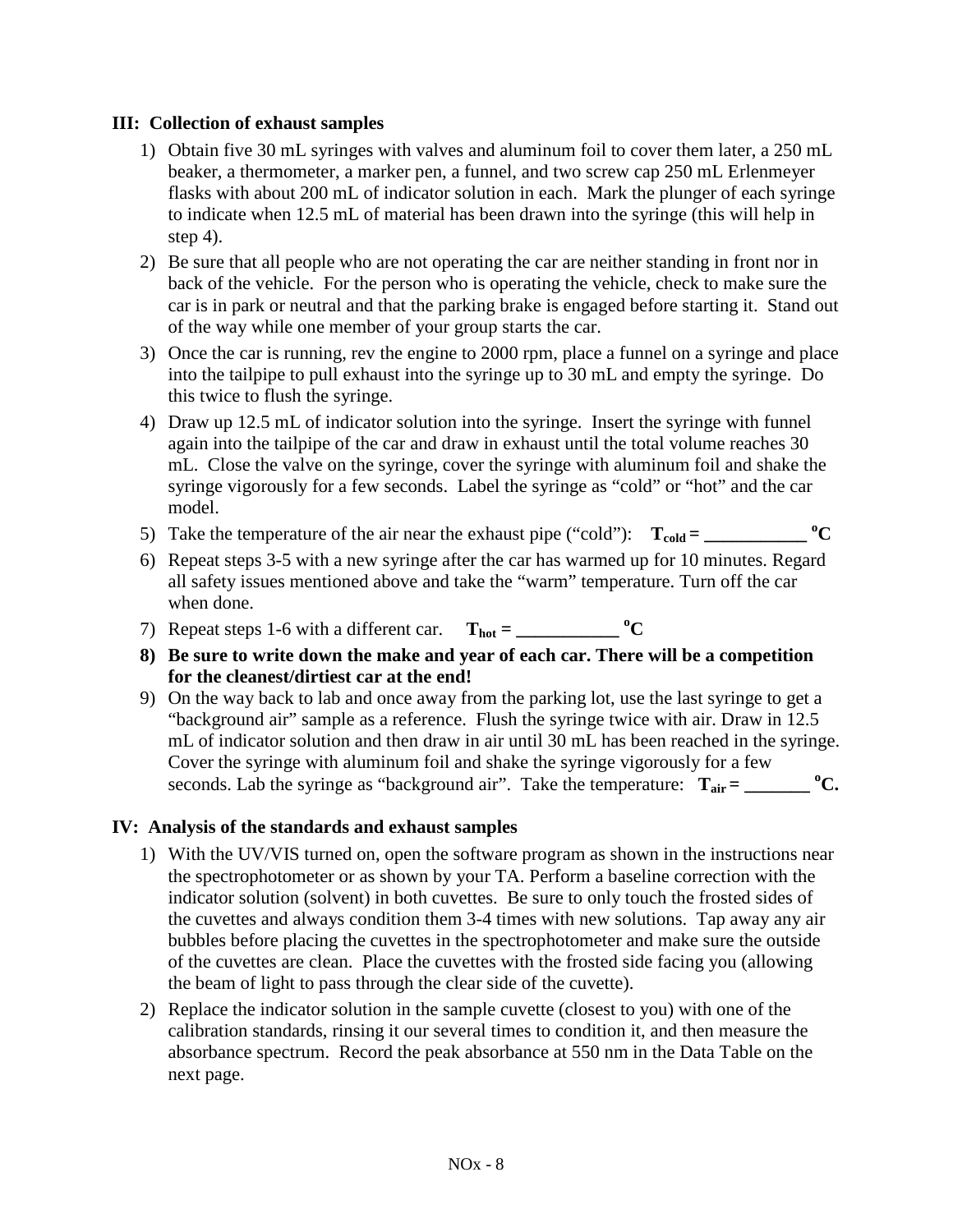3) Repeat step 2 for the remaining calibration standards, the background air sample, and the exhaust samples in the syringes. Shake each sample before filling the cuvettes and make sure to condition the cuvette 3-4 times for each new sample.

| <b>Sample</b> | Absorbance |  |
|---------------|------------|--|
|               |            |  |
|               |            |  |
|               |            |  |
|               |            |  |
|               |            |  |
|               |            |  |
|               |            |  |
|               |            |  |
|               |            |  |

**Data Table:** NO<sub>2</sub><sup>-</sup> concentration vs. Peak Absorbance measured at 550 nm.

# **DATA ANALYSIS**

- 1) From the mass of NaNO<sub>2</sub> provided on the stock solution flask, calculate the actual NO<sub>2</sub><sup>-</sup> concentrations in µg/mL for each standard solution. Watch the dilutions!
- 2) Develop a Beer-Lambert Law plot (on the laptop computer provided) for the nitrite standards and perform a least squares analysis of the linear best fit line (Microsoft Excel instructions for graphing are in the Appendix if needed). This will give you a dependence in the form:

$$
Absorbance = slope \times C + offset \qquad (y = mx + b)
$$

- 3) Using the *slope* and *offset* parameters determined from your fit, calculate the concentration of nitrite (in µg/mL) in the cold and warm exhaust samples.
- 4) Use the equation below to convert the concentration of nitrite in the solutions to the concentration of NO<sub>2</sub>  $\mu$ g/L = ppm W (part per million by weight) in exhaust.

$$
\frac{\mu g N O_2}{L} = \frac{\mu g N O_2}{m L} \left( \frac{1.39 \text{ mol } N O_2}{1 \text{ mol } N O_2} \left( \frac{V_{\text{in}}}{V_{\text{gas}}} \right) \frac{1000 \text{ mL}}{L} \right)
$$

The stoichiometric factor 1.39 is empirical (it should be 2 according to equation 11),  $V_{in}$ is the volume of indicator solution in the syringe, and  $V_{gas}$  is the volume of exhaust gas in the syringe.